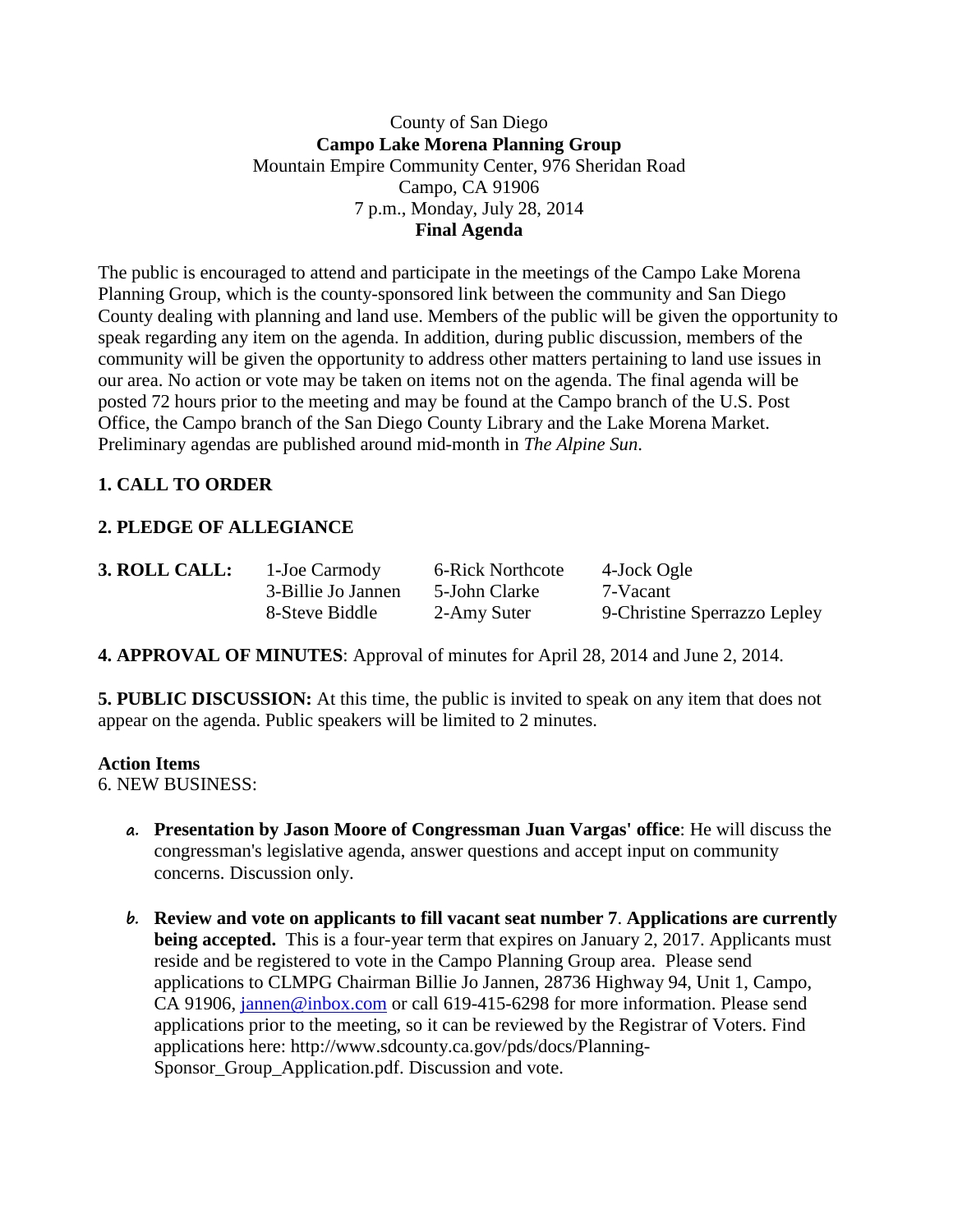**c. Set the group's priorities to be taken to chairmen's groundwater meeting with Dianne Jacob on September 3.** The meeting was requested by Boulevard Chairman Donna Tisdale in a July 12 letter (forwarded to group), and is expected to include county hydrogeology staff. John Clarke will also be attending. Discussion and vote.

#### **7. OLD BUSINESS:**

**a. Standing Subcommittee reports:**

**1. Groundwater, John Clarke:** Status of state groundwater sustainability legislation and local impacts of state emergency water regulation. About 10 minutes.

- **2. Sewer and Septic, Joe Carmody**
- **3. Community Economic Impacts, Steven Biddle**
- **4. Traffic and Public Safety, Jock Ogle**

#### **8. CORRESPONDENCE AND ANNOUNCEMENTS**

- **a. The Star Ranch vesting and landscape architecture maps** will be available for public perusal at all of our meetings. The map package consists of 23 pages of fullsized maps. The environmental impact statement is expected to be released in late summer, according to the county planner on the project.
- **b. CLMPG was cced on an a July 15 letter detailing application amendments on the Freedom Ranch expansion project**. According to county planning staff, we can expect to see this project back on our agenda in August. (forwarded to group)
- **c. Preliminary Agenda for the July 25 Traffic Advisory Committee Meeting:** None of the agenda items shown are related to our planning area. (forwarded to group)
- **d. Agenda for July 17 meeting of the county's Land Development Performance Review Committee.** The agenda includes consideration of draft project review and land development standards, which focus on shortening times required to process various types of plans and permits. (forwarded to group)
- **e. Proposed updated traffic guidelines from traffic engineering section of the county's public works department.** The last update to the traffic ordinance was in 2001. This one will be heard by the county Traffic Advisory Committee in September 2014 and the BOS in December 2014. The old guidelines may be viewed at [http://www.sdcounty.ca.gov/dpw/docs/trficguide.pdf.](http://www.sdcounty.ca.gov/dpw/docs/trficguide.pdf) Obtain the new ones from Kenton Jones, Chief of Safety & Loss Mitigation, DPW Traffic Engineering (O-334), kenton.jones@sdcounty.ca.gov. (forwarded to group).
- **f. Update from Registrar of Voters; filings for upcoming vacant planning group seats are being accepted July 14 through August 8**. Seats 2, 4, 6 and 8 are due to be filled in the November 4 election for terms to begin January 1, 2015. Call the ROV at (619) 531-5600 for further information.